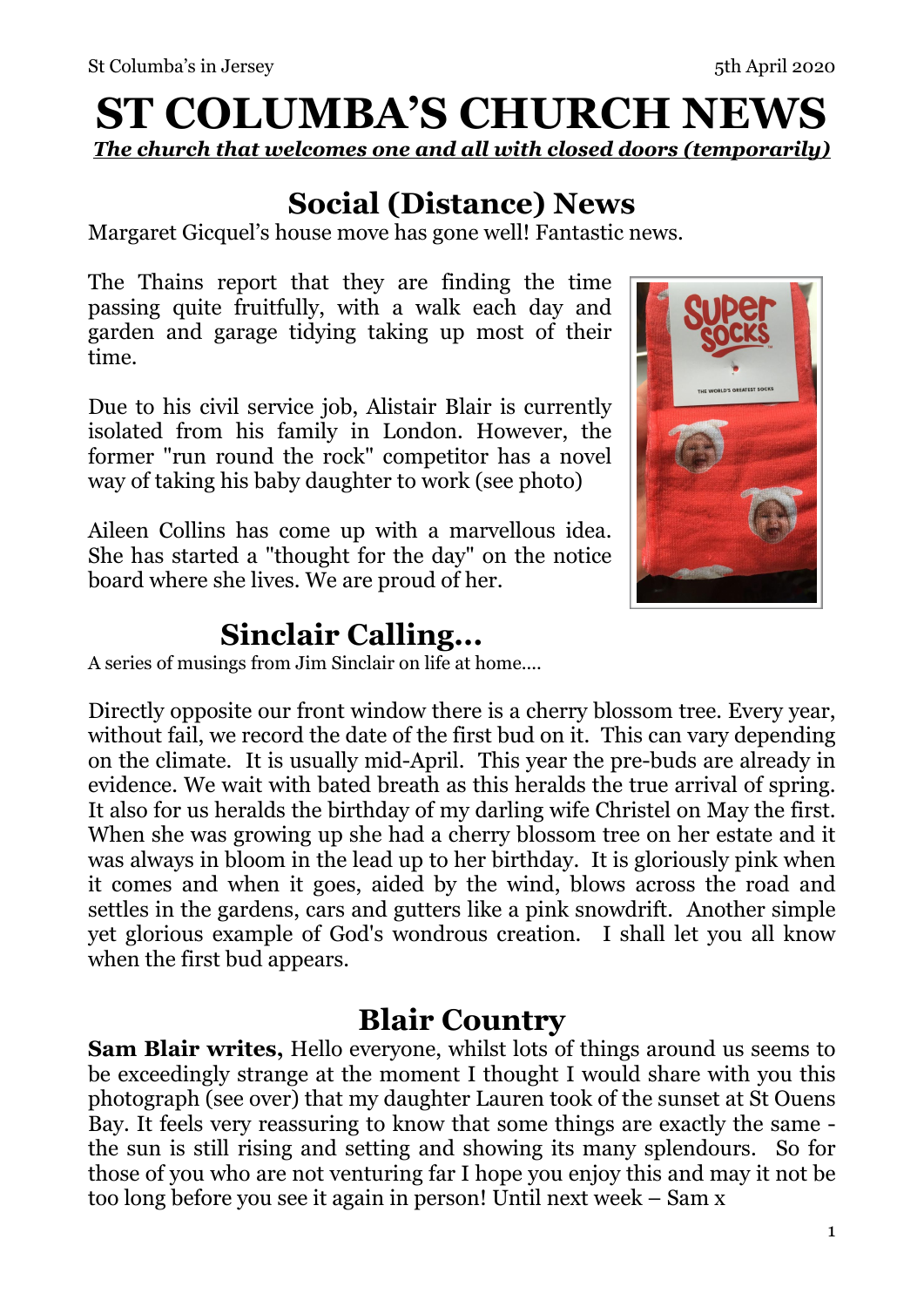

#### **Hymn of the Week**

This week's choice is from Marianne Coutanche who requests "In Christ Alone." Marianne asks for it in memory of some significant milestones for her family at this time of year.

In Christ alone my hope is found He is my light, my strength, my song This Cornerstone, this solid Ground Firm through the fiercest drought and storm What heights of love, what depths of peace When fears are stilled, when strivings cease My Comforter, my All in All Here in the love of Christ I stand.

No guilt in life, no fear in death This is the power of Christ in me From life's first cry to final breath Jesus commands my destiny No power of hell, no scheme of man Can ever pluck me from His hand Till He returns or calls me home Here in the power of Christ I'll stand.

### **Competition Result**

Our Session Clerk is now on a two-week winning streak, as she follows up her previous joint first prize with a win this week. The competition was to make the longest word from letters in "Saint Columba's Church" and her winning entry was "Lambrusco". Molto bene Caroline!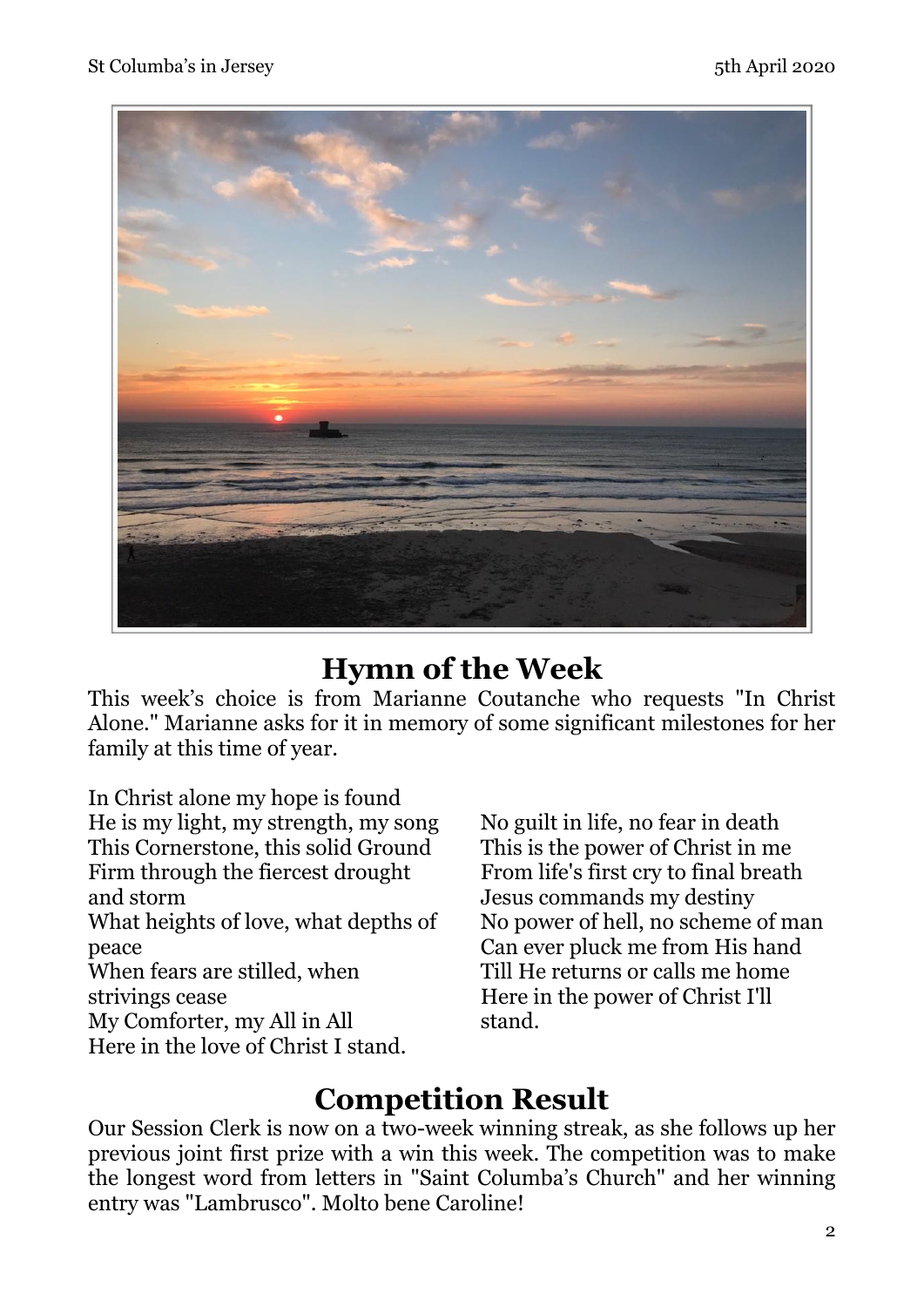### **New Competition**



Look at the photo above: which member(s) of the congregation's house is this? Answers by next Thursday please.

### **!!!The 3.a.m. Crew!!!**

*Never worry again about missing out on the gossip while stuck at home. In a new feature, a team of our most fun-loving, glamorous members are going to be partying non-stop in order to bring you all the latest showbiz news. If the gossip is hot, then you will read it here first. Let's Party!!!* 

**The 3.a.m. Crew writes,** unfortunately, due to pressing the "snooze" button too many times, we have been unable to bring you any gossip this week.

[Strike one. Ed.]

#### **Overseas News**

**David Coulter writes from the church in Guernsey,** Many of us here are saddened by the decision to suspend Church Services. Initially I felt that even in wartime Churches remained open but this is different. If nothing else it has caused us to think about new ways to engage with members and the wider community.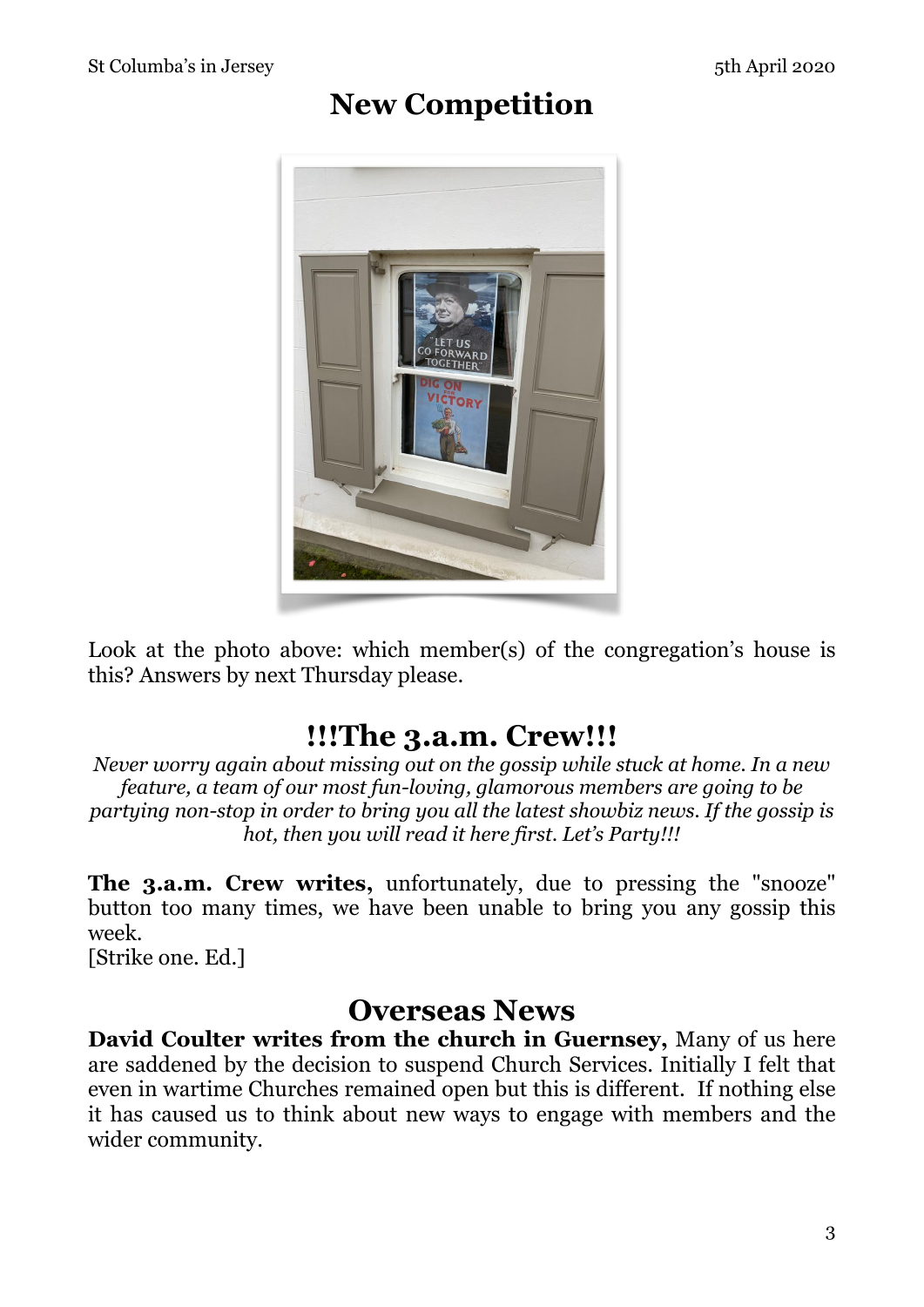We as a Church are very much still in business. Our love and care for one another has not diminished in fact it is even more important to look after one another and to care for one another. More than ever we need to hold onto the premise that we really are a Church of :Open Hearts; Open Minds and Open Faiths.

Please do send our warm good wishes to our many friends and fellow Christians in Jersey.

Meanwhile and for as long as this crisis lasts, I will continue to use the prayer:

May the Strength of God Pilot Us May the Power of God Preserve Us May the Wisdom of God instruct Us May the Hand of God Protect Us AMEN

# **Letters to the Editor**

Dear Editor,

My daughter Jenny is a nurse and is keeping away from family to protect us from the virus. It may be many months before we see her again. When we find lockdown difficult, lonely and frustrating let us remember all the amazing healthcare workers who are staying apart from their loved ones in order to look after those who become sick. We can do our bit by staying at home and reducing the number of people who fall ill.

Gill Lanyon, St. Saviour

Dear Editor,

A very big thank you must go to Linda for "June's biscuits." [see Food News in Edition 1. Ed.] They were consumed with gusto. Yours, Marianne Coutanche,

St. John's

Dear Editor, I am writing to thank the government for cancelling all the ferries and planes leaving Jersey. I have been recommending this for years. Why would anyone ever want to leave? Yours, Mr. R. Renouf, Proud Jerseyman, Jersey. [Did Ralph really write this? Ed.]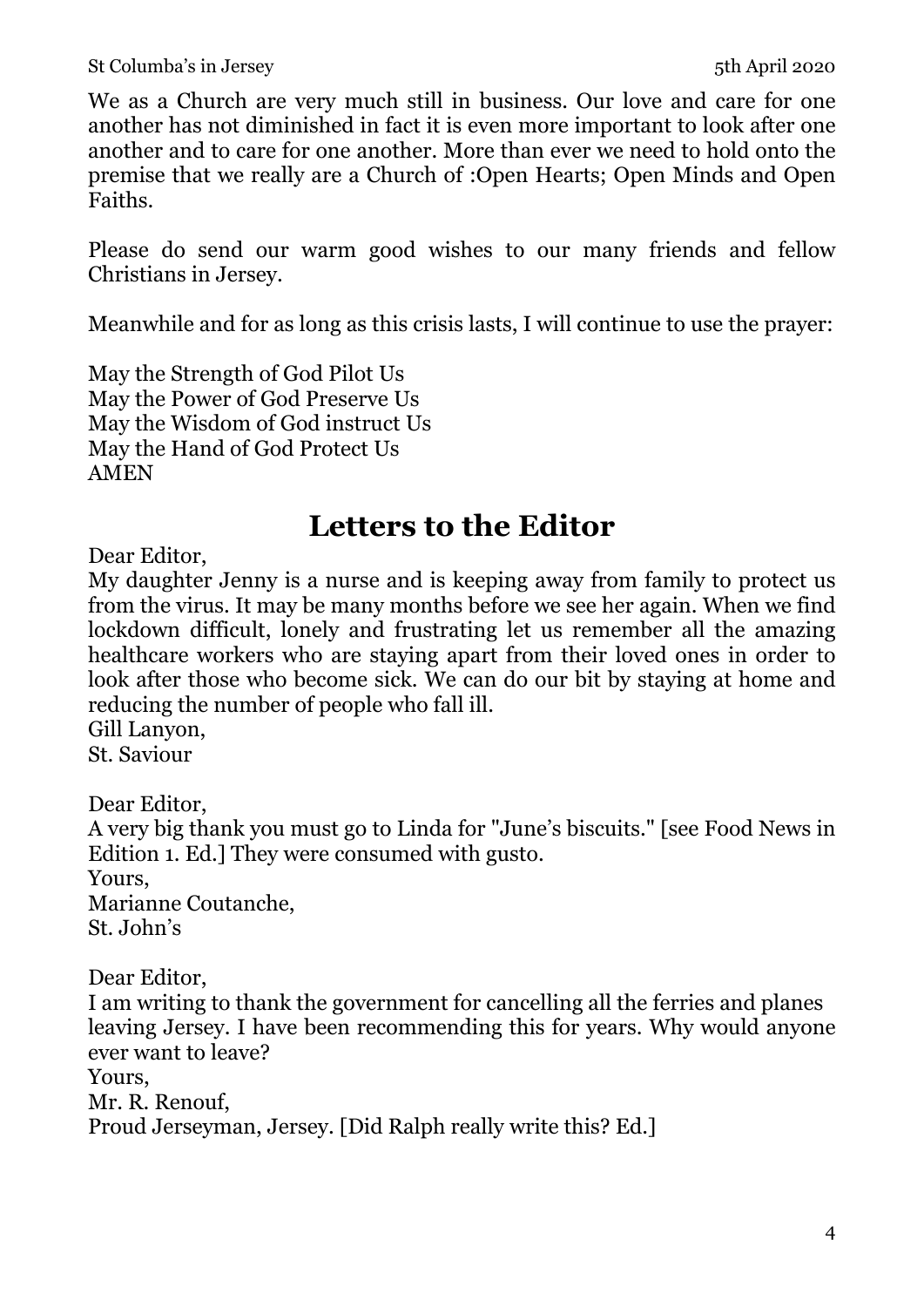St Columba's in Jersey 5th April 2020

Dear Editor,

I have been handed a copy of your newsheet and am anxious to enter into correspondence with you. However, before I do so, will you please let me have your assurances that your journal is ATOL Protected.

#### Yours etc..

Anxious, Green Island.

PS will you also confirm that no animals were injured whilst your newssheet was in course of production.

**Editor's reply:** I have looked into your seemingly preposterous questions and astonishingly I have discovered that we actually are ATOL Protected! The only church with such protection in the Western Hemisphere, I believe. An initial Kirk Session investigation suggests that our minister accidentally signed us up when trying to book an online summer holiday. Our vacation and stewardship committee is now trying to make use of this surprising protection. With regards to your other question, I can reassure you that no animals were harmed in producing this newsletter, although I am delighted to introduce our new canine columnist below.

# **Hello Molly...**

As many of our loyal readers know, Kiki Cree has a wonderful dog named Molly. In a new series, we are delighted to introduce real-life tales [tails? Ed.] from Molly's week..

This week, Molly had to go to the dog grooming parlour and, as Kiki was confined to quarters, Molly was sent in a taxi to the parlour and then back home again all by herself. Molly seemed delighted with this Grand (Vaux) day out. After she got home, the tail wagged all afternoon.

(Apparently, Molly tipped the taxi driver £96!- that's in dog money of course)

# **Classifieds**

**Walking Holidays -** St. Columba's Church is proud to launch walking holidays of Midvale Road. Places available for spring 2021. Book with confidence: we are ATOL Protected.

# **Liberation 75**

**Cathy Le Feuvre from BBC Jersey writes,** BBC Radio Jersey and the Jersey Library are inviting you to take part in a very special *Liberation75 Writing Challenge*

• Were you at the Weighbridge that day to welcome the British troops? Or maybe you we busy doing something else? What are your memories?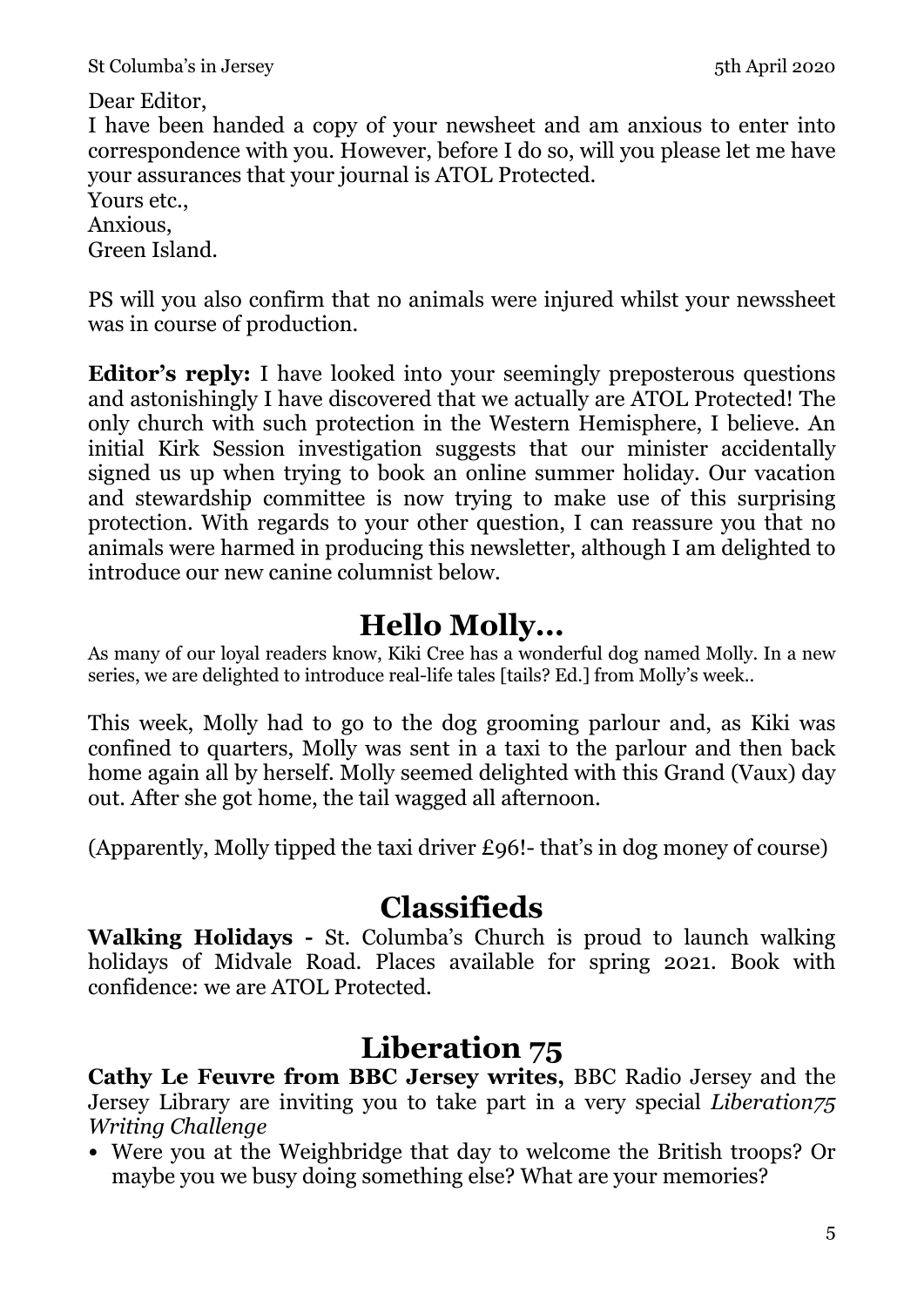- Maybe you're a younger person who might like to chat to an older person in your family (safely, of course) about THEIR memories?
- Perhaps you'd like to make up a story, or a poem about that day?
- Or it might be that you'd like to write down your feelings about 'Freedom' and 'Liberation' … what does it mean to you … today? That might be interesting considering a lot of us are confined to four walls right now!

The Writing Challenge is open to all ages. You can write UP TO 1,000 words and BBC Jersey and the Jersey Library are looking for fact-based or fiction stories, poems etc. The deadline for entries is the end of April. We plan to record many of the entries and play them on the radio during this Liberation75 year. Jersey Library plans to also stage an exhibition. To find out more please contact me at: [cathy.lefeuvre@bbc.co.uk.](mailto:cathy.lefeuvre@bbc.co.uk) Thanks, Cathy.

# **Sinclair Calling...**

Further musings from Jim Sinclair...

I am a bit of an amateur astronomer and I can honestly say that this has been the worst winter in living memory for observing the glorious winter constellations. Cloud, cloud, cloud. However this week past has been one of the most cloudless weeks in months. Orion, glorious in the south, is already receding in the west and, with the clocks going forward, will now disappear into the gathering gloom soon after sunset. It has also been a marvellous week for observing the International Space Station. One night I saw it and three other satellites at 8.40 pm. I have never seen four satellites in such a short space of time. Anyone interested can download the ISS app which will enable you to find out the times of passing over St Helier. It truly is a wonderful sight. However, the same gathering gloom is now later and we await the full glory of God's spring, rebirth and then a (hopefully) glorious Jersey summer.

#### **Event Postponement**

The St Columba's Church Burns Supper 2021 has now been postponed [Surely you mean Tokyo Olympics 2020? Ed.] The event, due to begin and end on 25 January 2021, will now take place "no later than winter 2022". To help mitigate against disappoint at this postponement, Kay Forrest, Aileen Collins and a number of others have asked us to print the Robert Burns poem "Tae a Virus":

Twa months ago, we didna ken, yer name or ocht aboot ye But lots of things have changed since then, I really must salute ye.

Yer spreading rate is quite intense, yer feeding like a gannet

Disruption caused, is so immense, ye've shaken oor wee planet.

Corona used tae be a beer, they garnished it wae limes But noo it's filled us awe wae fear These days, are scary times.